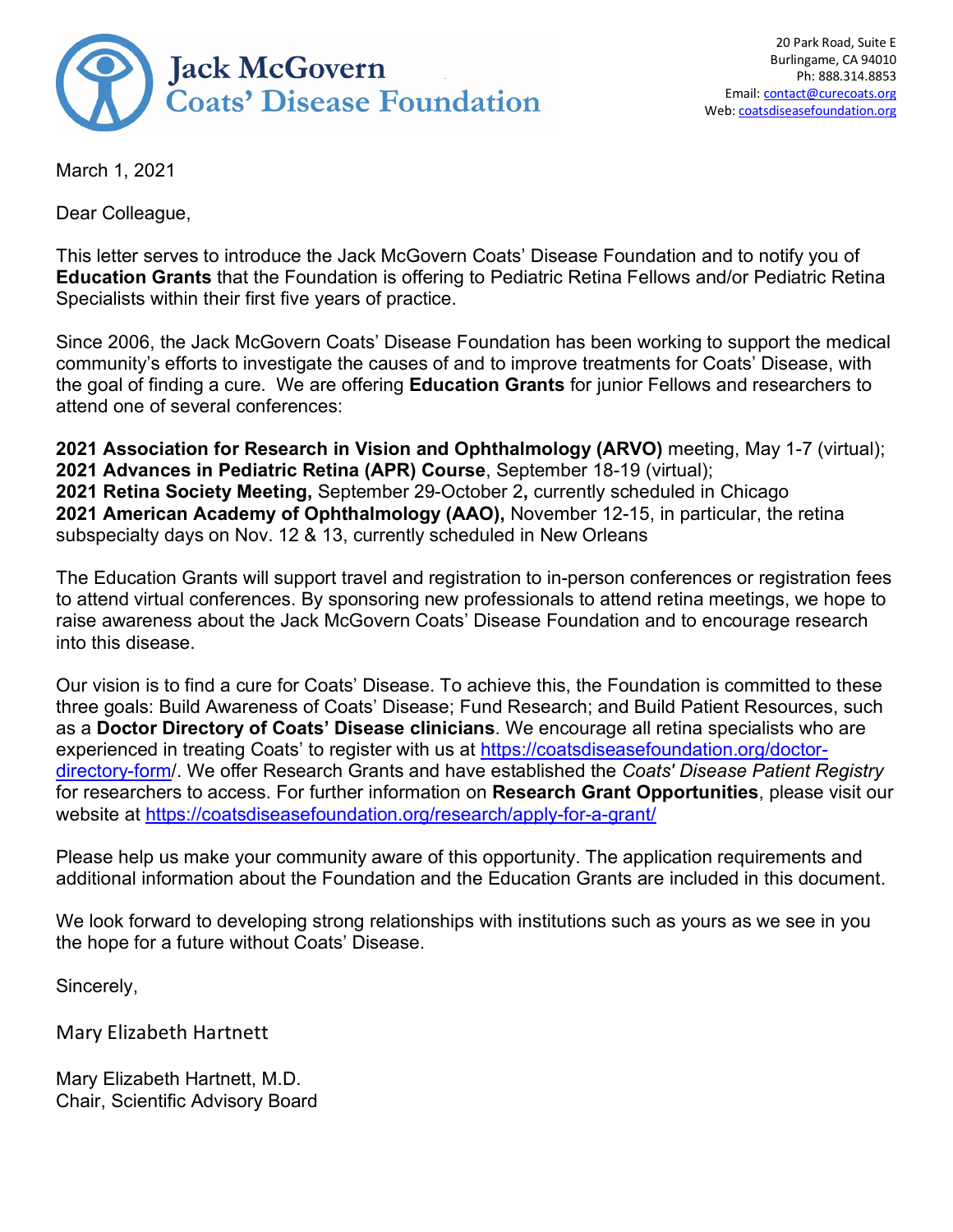

# **Jack McGovern Coats' Disease Foundation Education Grants**

## **2021 Support to Attend Conferences**

The Jack McGovern Coats' Disease Foundation is pleased to announce registration fee support for Pediatric Retina Fellows or Pediatric Retina Specialists within their first five years of practice with the goal of encouraging and supporting research and improvements in care for Coats' Disease. These grants will support junior doctors with an interest in Coats' Disease research who need support for meeting attendance to present their work or be educated on the latest treatments and research. The grant may be used towards meeting registration for one of several conferences in 2021.

Priority will be given to applicants who are presenting a paper, poster, or abstract on Coats' Disease or other pediatric retinal disease research.

#### **Application Requirements:**

- Summary of Academic Background and Training (one paragraph) or a current CV.
- Description of your desired travel (including a timeline for when you will depart and return) and a detailed budget (e.g. transportation, lodging/accommodations, and per diem expenses). If attending a virtual conference, please indicate the registration fee total.
- Information about your current practice.
- Brief statement (1-2 paragraphs) detailing your experience and interest in Coats' Disease. Include (if applicable) any prior or ongoing research, publications, or presentations relevant to Coats' Disease.
- Brief statement (1-2 paragraphs) summarizing why attendance to the Conference would be meaningful. The summary may include how attendance may improve your understanding of Coats' Disease; allow you to network with current or potential future collaborators on Coats' Disease research; or allow you to present your current work.
- The application should be no more than 2 pages, single spaced, with one-inch margins and in Arial – 11 pts. or larger;
- Grant Recipients will be asked to provide a brief post-conference summary in writing and in video that includes the impact of attending the conference or meeting on their understanding of Coats' Disease and the current state of research on this Disease. **Please note: Summaries will be used by the Foundation to inform our supporters and donors of the value of this grant to your research and practice.**